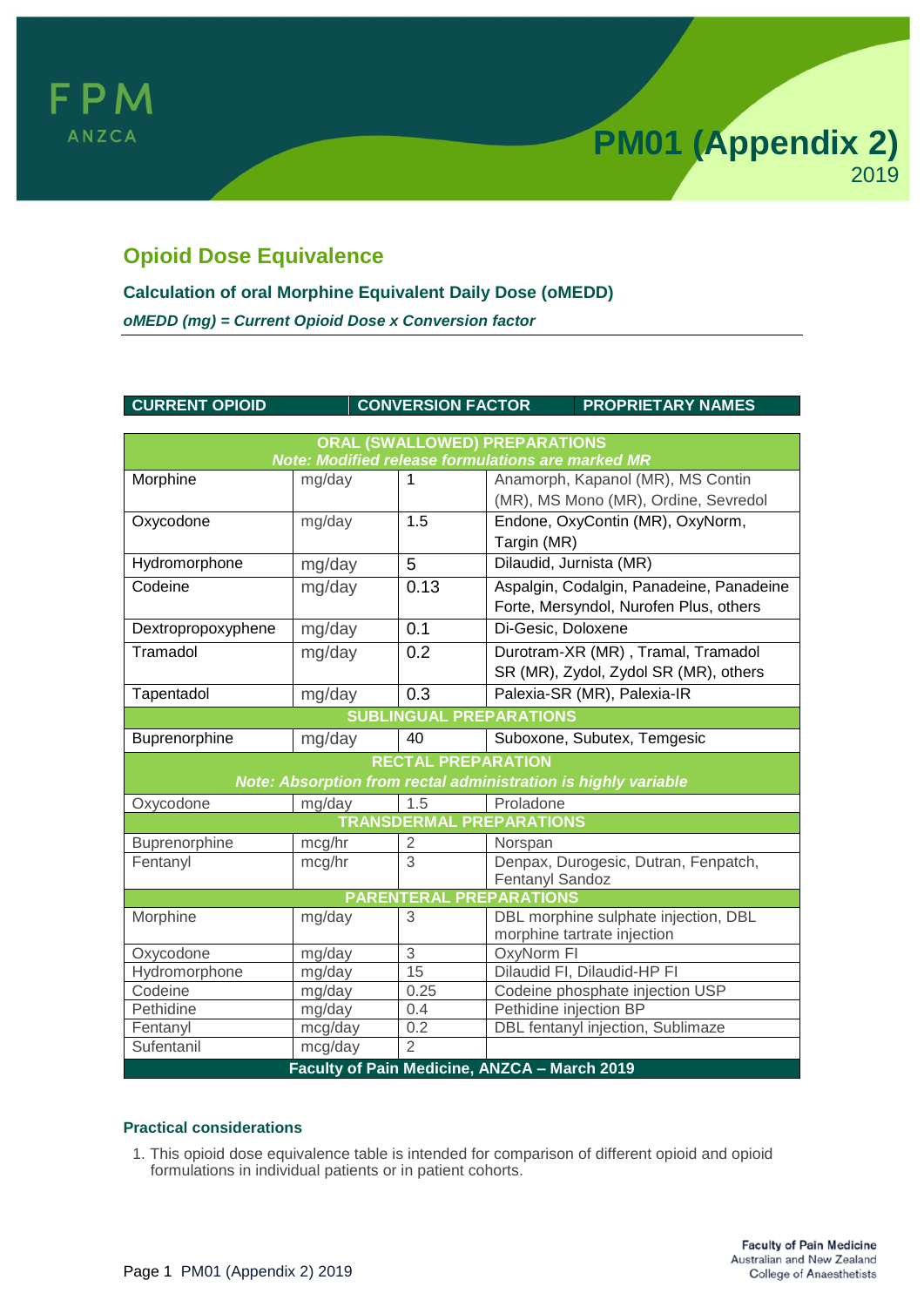

- 2. Caution is required if opioid dose equivalence tables are used to guide opioid switching, as the administration of a calculated 'equivalent' dose of the replacement opioid may lead to overdosage.
- 3. It should be noted that there is considerable variability in pharmacokinetics and pharmacodynamics of the different opioids, within and between individual patients. In addition interactions with non-opioid drugs can strongly influence opioid pharmacokinetics.
- 4. Modified-release formulations can be sub-classified as delayed- or extended- release. Extended release of a drug can be achieved using sustained- or controlled-release delivery systems. When the opioid regimen includes modified- and immediate-release preparations, both should be included in calculation of the oMEDD.
- 5. Methadone, fentanyl lozenges and neuraxial opioids are not included in this table due to their complex and variable pharmacokinetics.
- 6. The conversion factors listed are derived from pooled data in the peer-reviewed literature and pharmaceutical company product information.

#### **Selected references**

- 1. [Anderson R et al. Accuracy in equianalgesic dosing: conversion dilemmas. J Pain Sym](https://www.sciencedirect.com/science/article/pii/S0885392401002718) [Manage. 2001; 21:397-406](https://www.sciencedirect.com/science/article/pii/S0885392401002718)
- 2. [Bruera E, Pereira J, Watanabe S et al. Opioid rotation in patients with cancer pain. A](https://www.ncbi.nlm.nih.gov/pubmed/8756381) [retrospective comparison of dose ratios between methadone, hydromorphone, and](https://www.ncbi.nlm.nih.gov/pubmed/8756381) [morphine.](https://www.ncbi.nlm.nih.gov/pubmed/8756381)  [Cancer 1996;78\(4\):852-57](https://www.ncbi.nlm.nih.gov/pubmed/8756381)
- 3. [Dale O, Moksnes K, Kaasa S. European Palliative Care Research Collaborative pain](https://journals.sagepub.com/doi/abs/10.1177/0269216310384902) [guidelines: Opioid switching to improve analgesia or reduce side](https://journals.sagepub.com/doi/abs/10.1177/0269216310384902) effects. A systematic [review.](https://journals.sagepub.com/doi/abs/10.1177/0269216310384902)  [Palliative Medicine 2011;25:494-503](https://journals.sagepub.com/doi/abs/10.1177/0269216310384902)
- 4. [Faculty of Pain Medicine. Principles regarding](http://fpm.anzca.edu.au/documents/pm1-2010) the use of opioid analgesics in patients wit[h](http://fpm.anzca.edu.au/documents/pm1-2010) [chronic non-cancer pain. 2015](http://fpm.anzca.edu.au/documents/pm1-2010)
- 5. [Fine PG, Portenoy RK. Establishing ''Best Practices''](https://www.ncbi.nlm.nih.gov/pubmed/19735902) for Opioid Rotation: Conclusions of a[n](https://www.ncbi.nlm.nih.gov/pubmed/19735902) [Expert Panel. J Pain Sym Manage 2009;38:418-425](https://www.ncbi.nlm.nih.gov/pubmed/19735902)
- 6. [Galvez R, Schafer M, Hans G, Falke D, Steigerwald I. Tapentadol prolonged release versus](https://link.springer.com/content/pdf/10.1007%2Fs12325-013-0015-6.pdf) [strong opioids for severe, chronic low back pain: results of an open-label, phase 3b study.](https://link.springer.com/content/pdf/10.1007%2Fs12325-013-0015-6.pdf) [Advances in Therapy 2013; 30\(3\): 229-259.](https://link.springer.com/content/pdf/10.1007%2Fs12325-013-0015-6.pdf)
- 7. [Glare PA, Walsh TD. Dose-ranging study of oxycodone for chronic pain in advanced](https://www.ncbi.nlm.nih.gov/pubmed/8487060) [cancer. J](https://www.ncbi.nlm.nih.gov/pubmed/8487060)  [Clin Oncol. 1993;11\(5\):973-8](https://www.ncbi.nlm.nih.gov/pubmed/8487060)
- 8. [Hagen NA, Babul N. Comparative clinical efficacy and safety of a novel controlled-release](https://onlinelibrary.wiley.com/doi/full/10.1002/%28SICI%291097-0142%2819970401%2979%3A7%3C1428%3A%3AAID-CNCR21%3E3.0.CO%3B2-0) [oxycodone formulation and controlled-release hydromorphone in the treatment of cancer](https://onlinelibrary.wiley.com/doi/full/10.1002/%28SICI%291097-0142%2819970401%2979%3A7%3C1428%3A%3AAID-CNCR21%3E3.0.CO%3B2-0) [pain.](https://onlinelibrary.wiley.com/doi/full/10.1002/%28SICI%291097-0142%2819970401%2979%3A7%3C1428%3A%3AAID-CNCR21%3E3.0.CO%3B2-0)  [Cancer. 1997;79\(7\):1428-37](https://onlinelibrary.wiley.com/doi/full/10.1002/%28SICI%291097-0142%2819970401%2979%3A7%3C1428%3A%3AAID-CNCR21%3E3.0.CO%3B2-0)
- 9. Houde R, Wallenstein S, Beaver W. Evaluation of analgesics in patients with cancer pain. Clin Pharm. 1966;1:59–97
- 10.Kalso E, Vainio A. Morphine and oxycodone hydrochloride in the management of cancer pain. Clin Pharmacol Ther. 1990;47(5):639-46